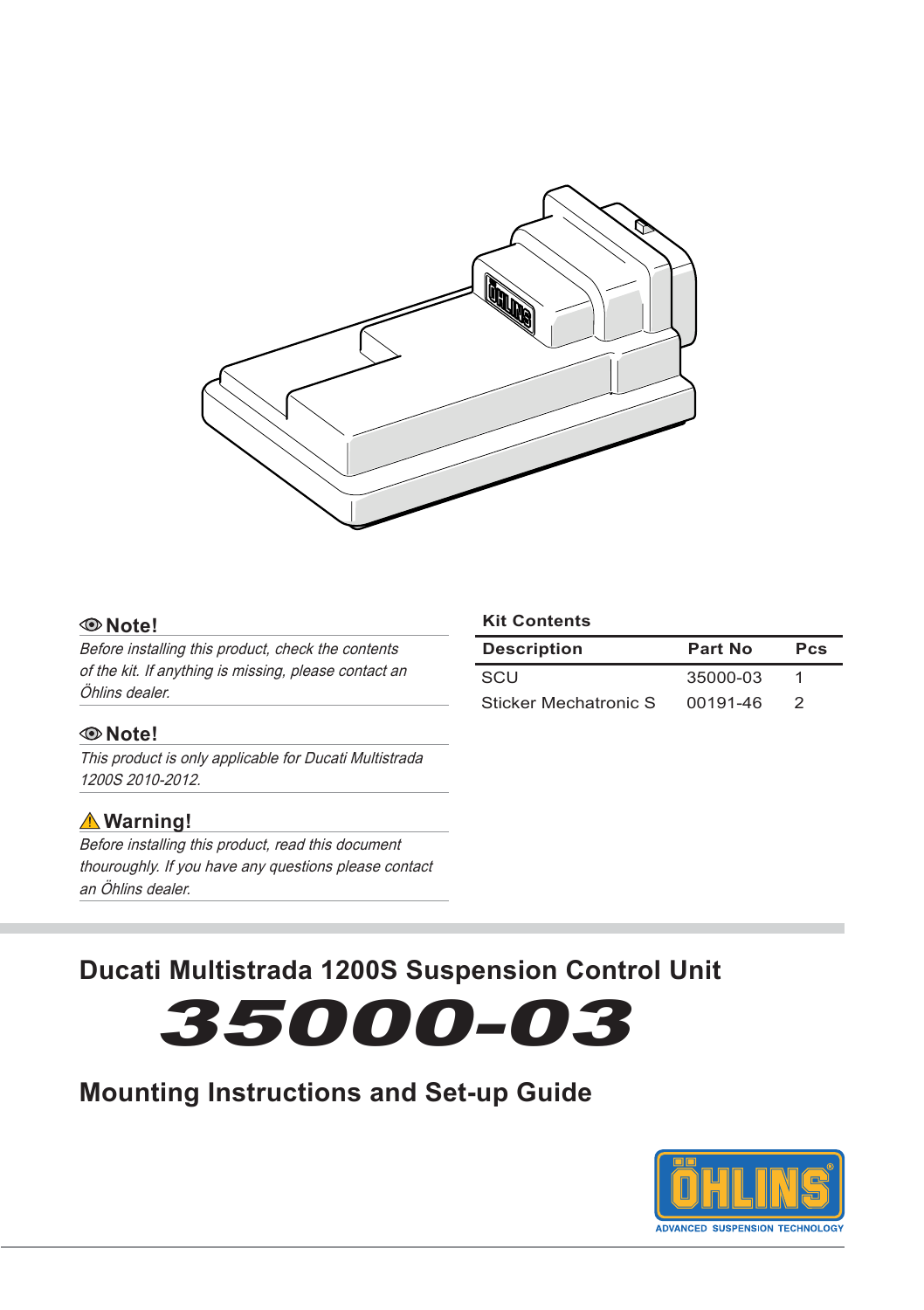# **mounting instructions**

## **Warning!**

It is advisable to have an Öhlins dealer install the SCU.

## **Warning!**

If working on a raised vehicle, ensure it is securely supported so that it will not tip.

## **Note!**

Before mounting this product clean the vehicle thoroughly.

## **Note!**

When working on this product, always see the Vehicle Service Manual for vehicle specific procedures and important data.

### **1**

Put the motorcycle on a stand.

#### **2**

Remove the seat.

### **3**

Disconnect the negative battery terminal.

#### **4**

Remove the plastic side fairing on the left side of the seat.

## **5**

Locate the original suspension control unit in the rubber mount. Disconnect the connector and remove the original suspension control unit from the rubber mount.



## **6**

Insert the SCU (35000-03) in the rubber mount and connect the connector. Make sure it connects properly. You should hear a noticeable click.

## **Warning!**

Ensure to connect the connector properly. You should hear a noticeable click. If you have any questions regarding proper installation, please contact an Öhlins dealer.

#### **7**

Reinstall the plastic side fairing.

#### **8**

Reconnect the negative battery terminal.

#### **9**

Reinstall the seat.

#### **10**

Turn on the ignition and the electronic preload adjuster will calibrate at the first start-up.

#### **11**

Go to User Interface for further information.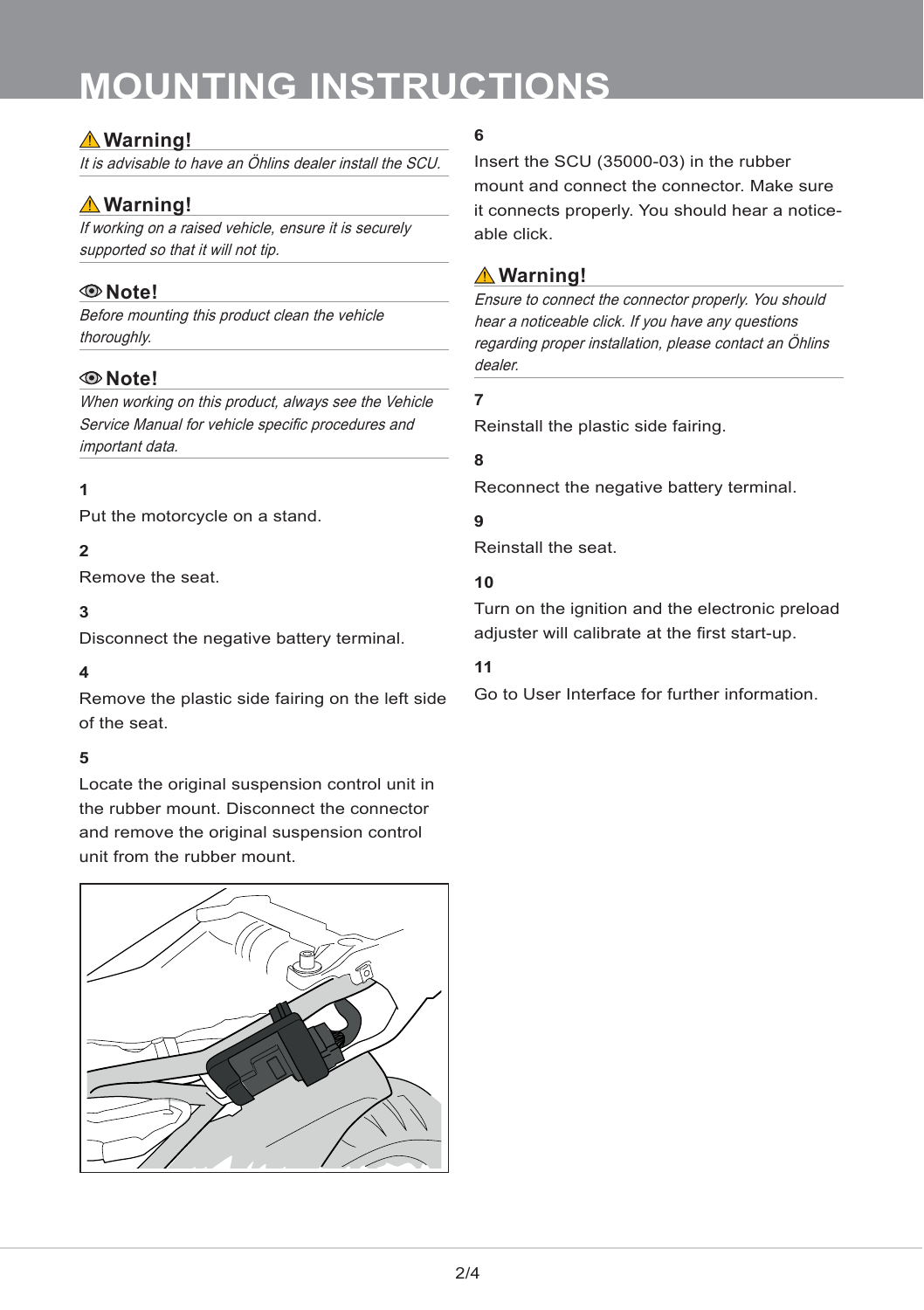# **user interface**

#### **How to operate**

The Öhlins SCU (35000-03) is operated in the same way as the original SCU, by the menu buttons on the left handlebar. See the vehicle manual for menu description.

#### **Activate Event Based Control**

The Event Based Control is a feature that changes suspension setting while riding.

#### **To activate Event Based Control**

Enter the suspension settings menu in the dashboard. Set according to the following:

| Front compression | 1 |
|-------------------|---|
| Front rebound     | 1 |
| Rear compression  | 1 |
| Rear rebound      | 1 |

#### **Note!**

When Event Based Control is desired, the suspension setting must be set according to the table above.



A suspension mode is the combination of set up (SPORT, TOURING, URBAN and ENDURO) and the load selection (rider, rider with luggage, two riders and two riders with luggage). This gives a total of 16 suspension modes.

#### Example

Riding mode; SPORT and "rider only". If (1,1,1,1) is set the Event Based Control is only enabled at this suspension mode and load selection. All other modes are working with their individual damping set-up.

#### **Engine mode**

When Event Based Control is enabled the function depends on the engine mode selected in the set up.

**100hp Comfort mode** adjusts the damping with vehicle speed to optimize comfort while maintaining enough stability.

► Default engine mode in URBAN and ENDURO set up.

**150hp low Touring mode** adjusts the damping for best combination of agility and comfort.

> ► Default engine mode in TOURING set up.

**150hp high Sport mode** adjusts the damping during acceleration and braking to optimize sport performance.

> ► Default engine mode in SPORT set up.



#### **Rear preload set up**

Adjust in the preload menu on the dashboard.